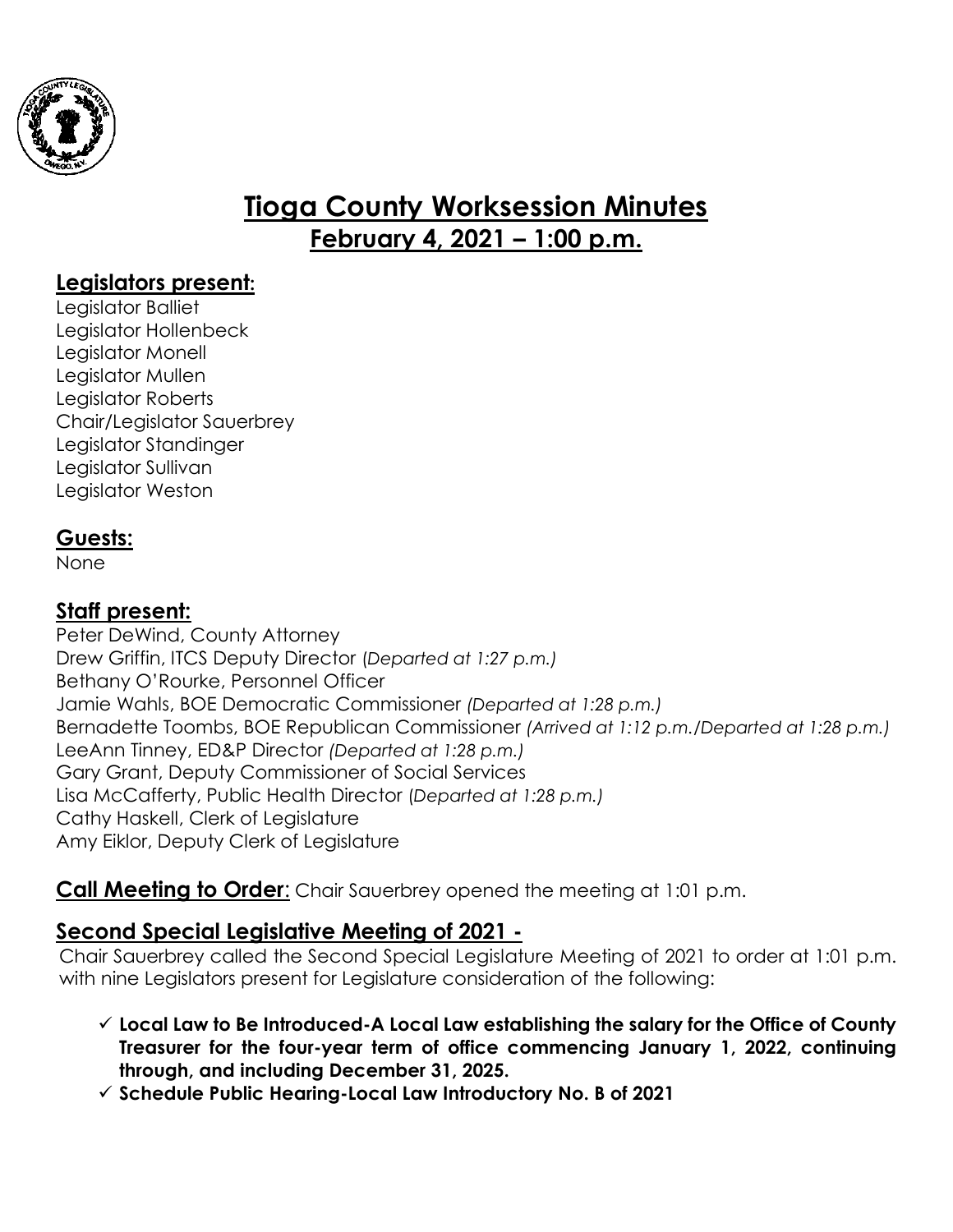Legislative Clerk Haskell took roll call. Chair Sauerbrey lead in the prayer, pledge, and voting process. Special Meeting adjourned at 1:03 p.m. with regular worksession immediately following.

#### **Sound System Upgrade:**

ITCS Deputy Director Griffin reported he received a quote from AV Sound & Electronics for upgrades to the sound system and purchase of two additional microphones for the Hubbard Auditorium. Mr. Griffin informed the Legislature that during the process, it was discovered that all of the wireless microphones currently in the Hubbard Auditorium, are out of compliance. He reported the cost to upgrade the existing system and acquire two new microphones for the County Attorney and the Legislative Clerk is \$6,393.21. Mr. Griffin stated that upgrading the amplifier to the rear speakers would cost an additional \$490, however, did not believe that was necessary.

Legislator Monell inquired what would happen if the Legislature kept using the existing microphones. Mr. Griffin reported he was unsure how or if non-compliance is enforced.

Legislator Hollenbeck inquired about the amplifiers. Mr. Griffin explained adding rear speakers would allow for additional audio in the room. He stated if the Legislators can hear fine now, he recommends upgrading without the amplifiers. Upgrading the current microphones and acquiring an additional two, would bring the system into full compliance.

Legislator Mullen asked what would happen to the equipment being used now. Mr. Griffin replied the equipment would be recycled, but the cabinet would stay.

Chair Sauerbrey explained the current microphones occasionally have battery and other issues and will eventually fail if they are not replaced. Chair Sauerbrey suggested upgrading the sound system now, rather than waiting until next year when the cost could be substantially higher. Chair Sauerbrey reported the cost of the upgrade would come out of the IT budget.

Mr. Griffin explained the electronic box underneath the microphone is the component that needs to be replaced. He said if the equipment is not upgraded soon, it's possible there won't be a compatible box to purchase in the future. If that's the case, Mr. Griffin reported all equipment would need to be replaced at a much greater expense.

Legislator Sullivan inquired what the life of the upgraded system is. Mr. Griffin replied, ten to fifteen years. He stated the current system has been in place for the fifteen years he has worked for Tioga County.

Legislator Hollenbeck asked if the upgraded equipment could be leased. Mr. Griffin replied he has never heard of sound equipment being leased. He reported that leasing equipment would probably cost more in the long run. Legislator Roberts expressed his opposition to the upgrade.

Legislator Sullivan reported the hearing device given to her at the beginning of the year has been very helpful. She said she is not as concerned about the sound system as she was when she brought it up earlier this year.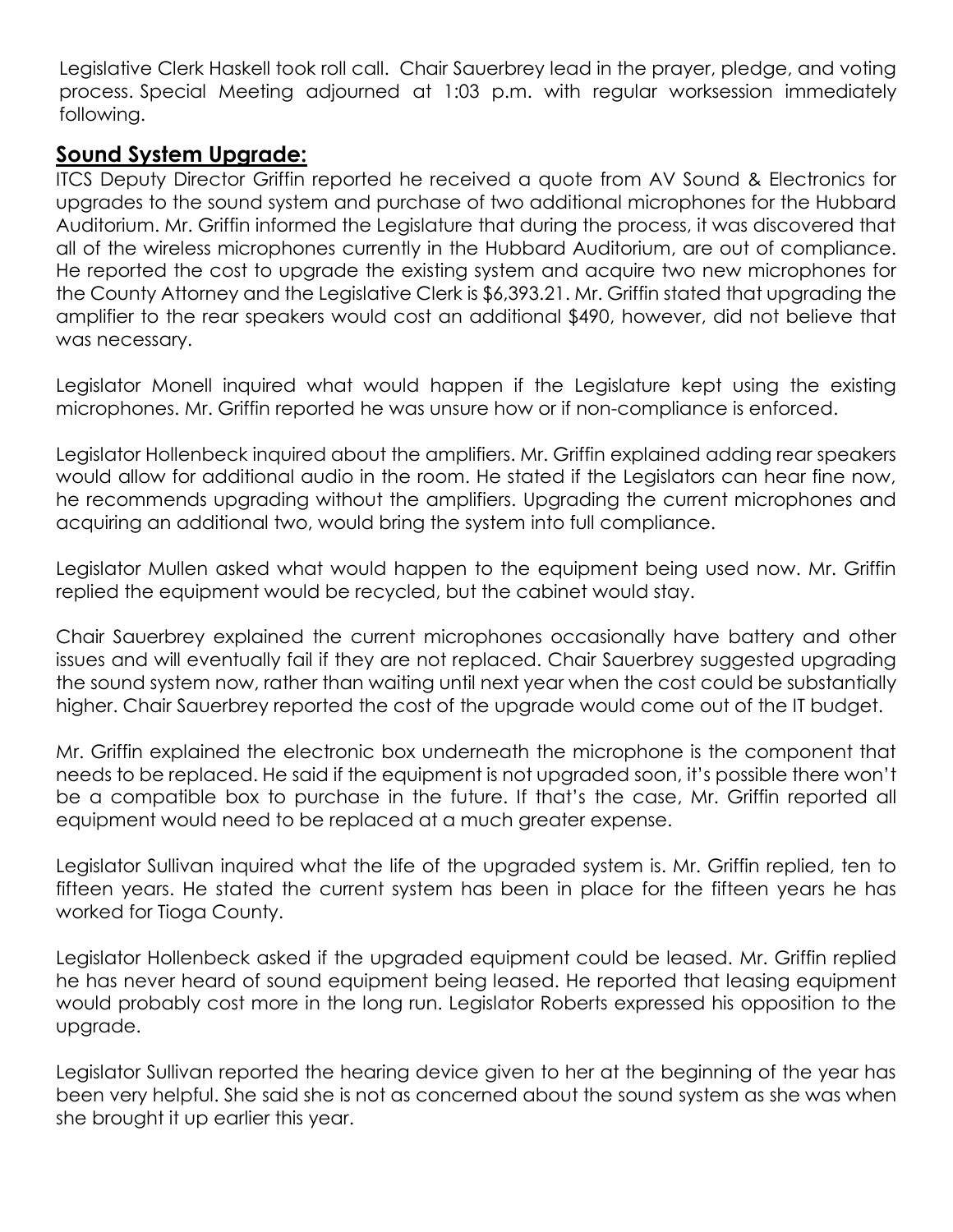Chair Sauerbrey requested a straw poll vote on upgrading the sound system to full compliance and the purchase of the additional two microphones.

On a straw poll vote, a majority of Legislators voted in favor of upgrading the microphones. Mr. Griffin will proceed with the purchase as agreed upon through the IT budget.

#### **Records Management:**

ITCS Deputy Director Griffin reported Law 185.2 - Designation and Responsibilities of Records Management Officers, states when a vacancy occurs, the position of Records Management Officer (or replacement), shall be designated within sixty days. Mr. Griffin reported it is believed there is an existing law, which still in effect leaves the County Clerk as our Records Manager. However, the Legislature needs to make a decision on how to proceed.

Mr. Griffin estimated that roughly, 70% of the County's records do not pertain to the County Clerk and most records management is done electronically, therefore does not seem like the right choice to leave this under the County Clerk.

Legislator Sullivan reported she discussed this matter with Chief Information Officer Camin. She believes the Records Management Officer position should remain under the IT Department. Legislator Hollenbeck concurred.

Chair Sauerbrey stated she feels the position of Records Management Officer should be in the Office of the County Clerk. With this change, Records Management would fall under the Administrative Services Committee, chaired by Legislator Balliet. Chair Sauerbrey reported Legislator Balliet has records management experience and can assist in the new process. Chair Sauerbrey further explained the recent change in the NYS Retention Schedule through the adopted resolution (Resolution No. 223-20) the Legislature passed in November of 2020.

Legislative Clerk Haskell reported New York State replaced the NYS CO-2 Retention & Disposition Schedule with the more comprehensive LGS-1 Retention & Disposition Schedule. Ms. Haskell explained some departments might not aware of the change in schedules. Mr. Griffin reported the New York State's Archives Website provided tools and cross-reference charts to compare the old CO-2 Schedule with the new LGS-1 Schedule. Mr. Griffin reported the IT Department has been reviewing the schedules and noted the term of retention is primarily remaining the same, however, the classification numbers are changing, as well as language regarding electronic media. Mr. Griffin stated he does not believe the new schedule will have much of an impact on individual departments.

Legislator Sullivan reported there is a great deal of work to be done to get into compliance with the new schedule.

Mr. Griffin reported the County Clerk's Office received numerous copies of the LGS-1 Schedule from the State, which will be disbursed to all departments. He stated the departments would be given a spreadsheet showing the new classification numbers and their retention years. Mr. Griffin explained that most changes will occur in the database on the back end when boxes are coded with the State's code number. For historical purposes, such as permanent records, some of the County's numbering system will remain the same. Those records would be crossreferenced with the State's numbering system.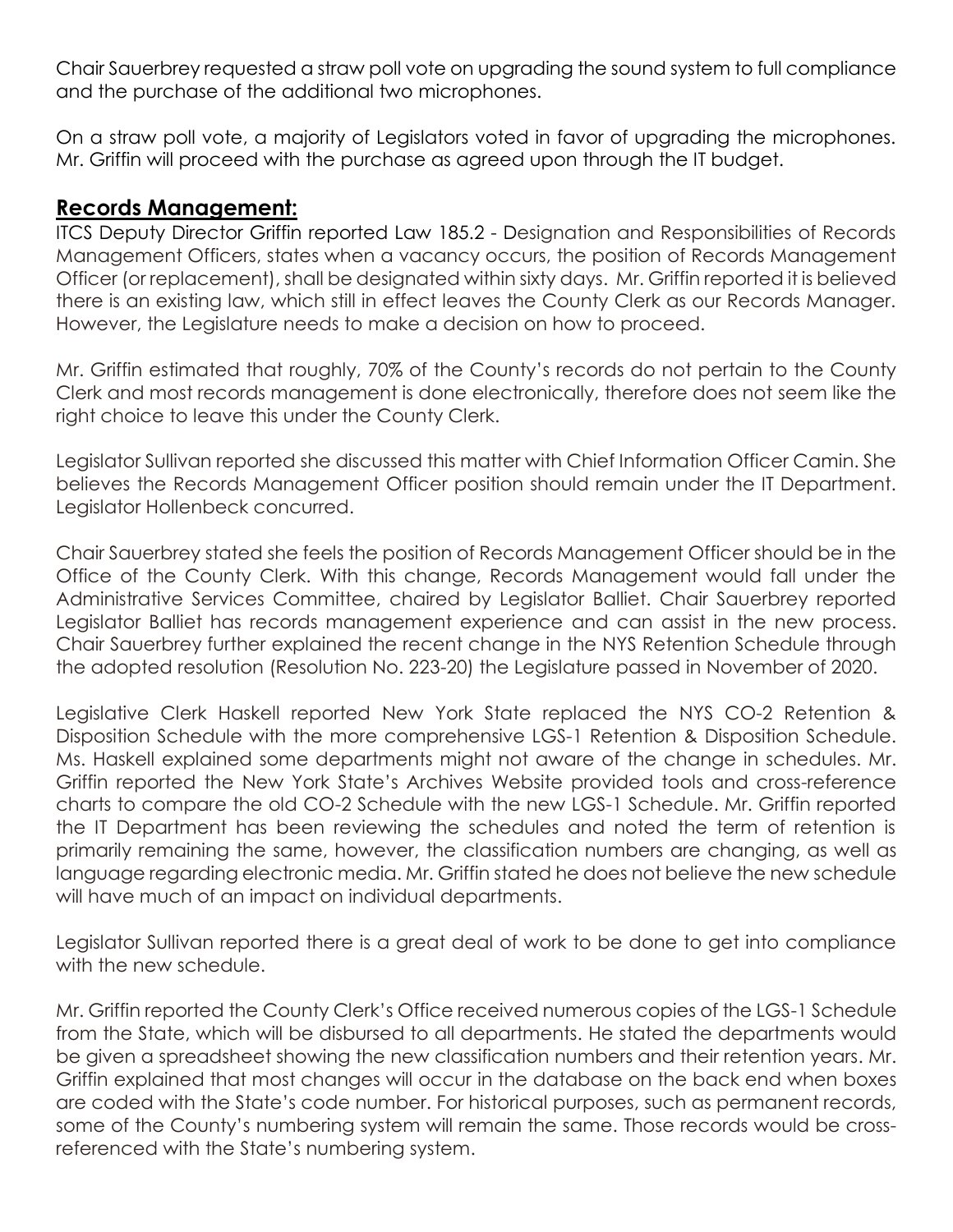Legislator Sullivan questioned if she missed the reasons why the position should be under the County Clerk. Chair Sauerbrey replied that she would prefer to discuss those reasons in Executive Session.

County Attorney DeWind reported that Law 57-A states each governing body sets up a program for management of records. He stated that in 1990, Tioga County set up their program to have records management reside in the Office of the County Clerk. Mr. DeWind explained that in 2008, records management was moved to the IT Department. Mr. DeWind stated under NYS Law, the position of Records Management Officer is supposed to be a Public Officer.

Chair Sauerbrey stated the previous Records Management Officer title was a Civil Service position. Chair Sauerbrey reported she asked Personnel Officer O'Rourke to research the position of Records Management Officer.

Ms. O'Rourke distributed a packet to the Legislators that contained a history of Records Management titles in Tioga County. Ms. O'Rourke reported that in 1989, Tioga County had a full-time Records Management Clerk in the County Clerk's Office. In 1993, a resolution was passed that abolished that position. The resolution created a full-time Director of Records Management and Fixed Assets position and a temporary Account Clerk Typist position. Ms. O'Rourke explained that both of those positions were under the County Clerk's Office. In 2008, the Director of Records Management position was abolished and the full-time position of Records Management Officer was created in the IT Department. Ms. O'Rourke reported that all of those titles required a Civil Service examination. She stated the examination is typically held in September or October. Ms. O'Rourke reported it is unknown at this time, when the next examination for Records Management Officer will be held.

Legislator Roberts inquired if a potential candidate would have to pass the Civil Service examination before they can be hired. Ms. O'Rourke replied someone could be hired provisionally before taking the examination, however, as a provisional hire, the incumbent would have to take the examination and place in the top three, in order to be hired permanently.

#### **Committee Meeting Updates:**

*Board of Elections - Voting Technician Position:* Jamie Wahls, Democratic Board of Elections Commissioner, reported training for the Voting Machine Technician position is scheduled to take place in March. Mr. Wahls stated he would like to hire a candidate beforehand. He reserved two spots for training; one for the Voting Technician position, and one for the Deputy Commissioner position. Mr. Wahls reported he interviewed two applicants for the Voting Machine Technician position. With the timing of the training, Mr. Wahls is seeking Legislature approval to hire the person and file a retroactive resolution.

Legislator Sullivan inquired how far in advance of the training Mr. Wahls wanted to have the Voting Machine Technician position begin. Mr. Wahls replied, based on the orientation schedule, he would like the position to begin the first week of March.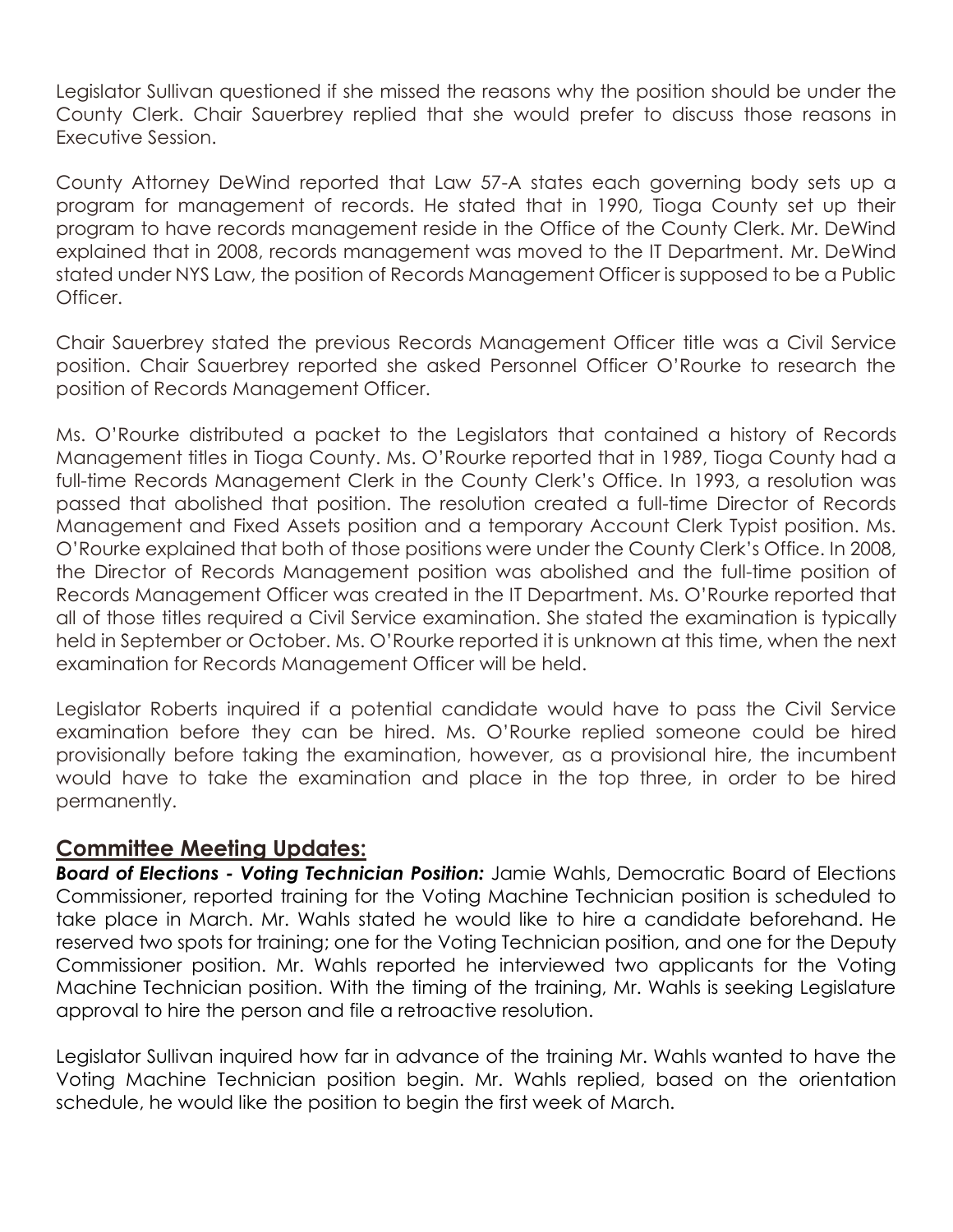Chair Sauerbrey asked Legislative Clerk Haskell if the Legislature would have to approve a retroactive resolution. Ms. Haskell stated the Legislature is having a Special Meeting before the February 18, 2021 Legislative Worksession. Ms. Haskell reported Mr. Wahls could present his resolution at that meeting if he chooses a candidate by then. Mr. Wahls agreed to choose a candidate and prepare a resolution for the February 18, 2021 Special Meeting. Chair Sauerbrey asked the Legislators if they agreed with this timeline. There were no objections.

**Approval of Worksession Minutes:** On motion of Legislator Roberts, seconded by Legislator Monell and unanimously carried, the January 21, 2021 Legislative Worksession minutes were approved.

Action Items: Currently, there are no action items.

**Legislative Support:** Legislative Clerk Haskell asked for approval of the January 7, 2021 Legislative Support committee minutes. On motion of Legislator Roberts, seconded by Legislator Monell and unanimously carried, the minutes were approved.

Legislative Clerk Haskell reported the following:

Notification was received from the Department of State, that Local Law No. 1 of 2021 (Establish Staggered Terms for Tioga County Legislators), was filed on January 19, 2021.

Ms. Haskell thanked Legislator Hollenbeck for submitting a Board of Ethics appointment recommendation. The resolution on this candidate is included in the packet for Legislature consideration at the February 9, 2021 Regular Legislative Meeting. Ms. Haskell reported there is still one vacancy on the Board of Ethics that needs to be filled by March 31, 2021.

Ms. Haskell noted the following upcoming Legislative Meetings:

- A Public Hearing on Local Law Introductory No. B of 2021 will be held at the beginning of the Second Regular Legislature Meeting on February 9, 2021 at 12:00 p.m. in the Hubbard Auditorium.
- The Second Regular Legislature Meeting will be held on February, 9, 2021 at 12:00 p.m. in the Hubbard Auditorium
- The Third Special Legislature Meeting will be held on February 18, 2021 at 10:00 a.m. in the Hubbard Auditorium
- A Public Hearing on the Annual Agricultural District Inclusions will be held at 10:05 a.m. on February 18, 2021, in the Hubbard Auditorium

**Resolutions:** Ms. Haskell reviewed the agenda and resolutions for the February 9, 2021 Legislature meeting with discussion occurring on the following:

 *Home Rule Request in Support of S2031/A4044: Amend County Law and Tax Law, in Relation to Authorizing the County of Tioga to Impose an Additional Surcharge to Pay for Costs Associated with Updating the Telecommunication Equipment and Telephone Services Needed to Provide an Enhanced 911 Emergency Telephone System to Serve Such County and Providing for the Repeal of Such Provisions Upon Expiration Thereof* **-**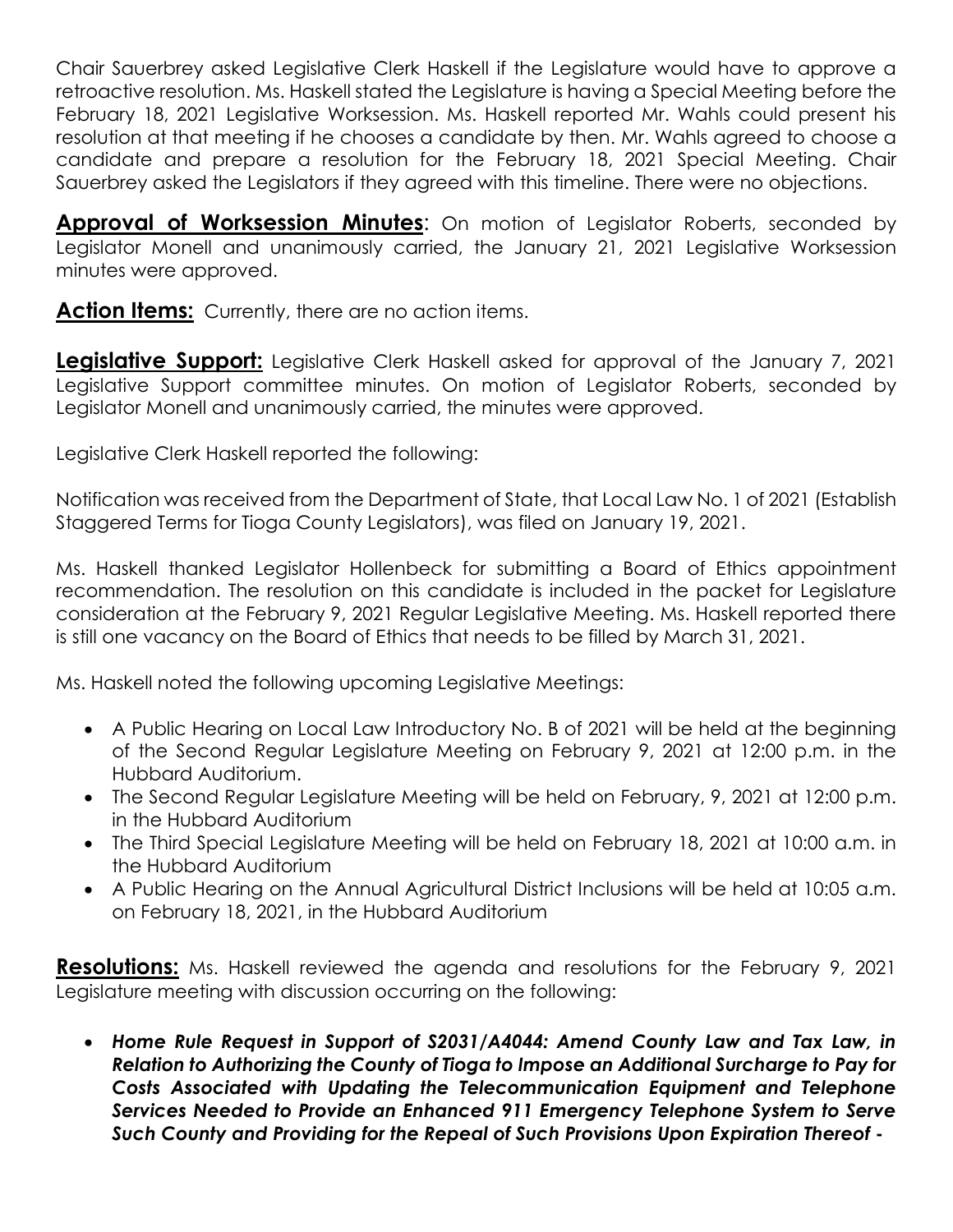Ms. Haskell reported she received an email from Senator Akshar's Office regarding both Bills. She explained these Bills were presented last year, but were not approved by the Senate. The Bills are being reintroduced this year.

Legislator Sullivan inquired if Tioga County is trying to increase the 911 Surcharge. Ms. Haskell replied yes. Chair Sauerbrey stated the Legislature passed the same resolution last year.

Legislator Sullivan asked if the Legislature has the authority to set the amount or if the amount is set by the State. Chair Sauerbrey replied the Legislature submitted the amount last year by way of Resolution No. 89-20. Ms. Haskell explained Senator Akshar's Office prepared the Bills with the dollar amounts noted.

Legislator Sullivan inquired if the Bills are tied to the fact that Tioga County's Emergency Telephone System is outdated. Chair Sauerbrey responded yes.

Legislator Sullivan questioned the RESOLVED statement in the resolution that was presented in the packet. She was unsure about the language stating, "…and providing for the repeal of such provisions upon expiration thereof." County Attorney DeWind explained that New York State Law sets the amount of thirty cents per month for each device. Mr. DeWind stated if Tioga County wanted to go over that amount, they would need permission. Some counties included an expiration date for the additional surcharge in their Local Law.

Legislator Sullivan asked if counties could request a particular date of expiration. Mr. DeWind replied Tioga County's sunset date is ten years. He stated the revenue from the additional surcharge would go towards helping to secure a grant that funds the remainder of the cell phone tower project.

Legislator Mullen reported if the additional surcharge was not implemented, the entire cost of the cell phone tower project may fall to Tioga County. He expects New York State will eventually mandate an Enhanced 911 Emergency Telephone System.

- *Re-establish Prior Year 2020 Unspent Funds for 2021 Budget-Social Services (2 Resolutions)* Legislator Sullivan confirmed with Deputy Director of Social Services Grant that re-establishing prior year unspent funds are yearly resolutions. Mr. Grant concurred. Legislator Standinger asked the Legislators on the Health and Human Services Committee if there were any objections on the resolutions. There was none.
- *Authorize Waiver of 90-day Hiring Delay - Department of Social Services* Legislator Sullivan stated that it was unusual for an individual to resign and then come back so quickly. She asked Mr. Grant if he was okay hiring the individual back. Mr. Grant responded yes and if the Legislators had further questions, Commissioner of Social Services Yetter, would be happy to discuss it.